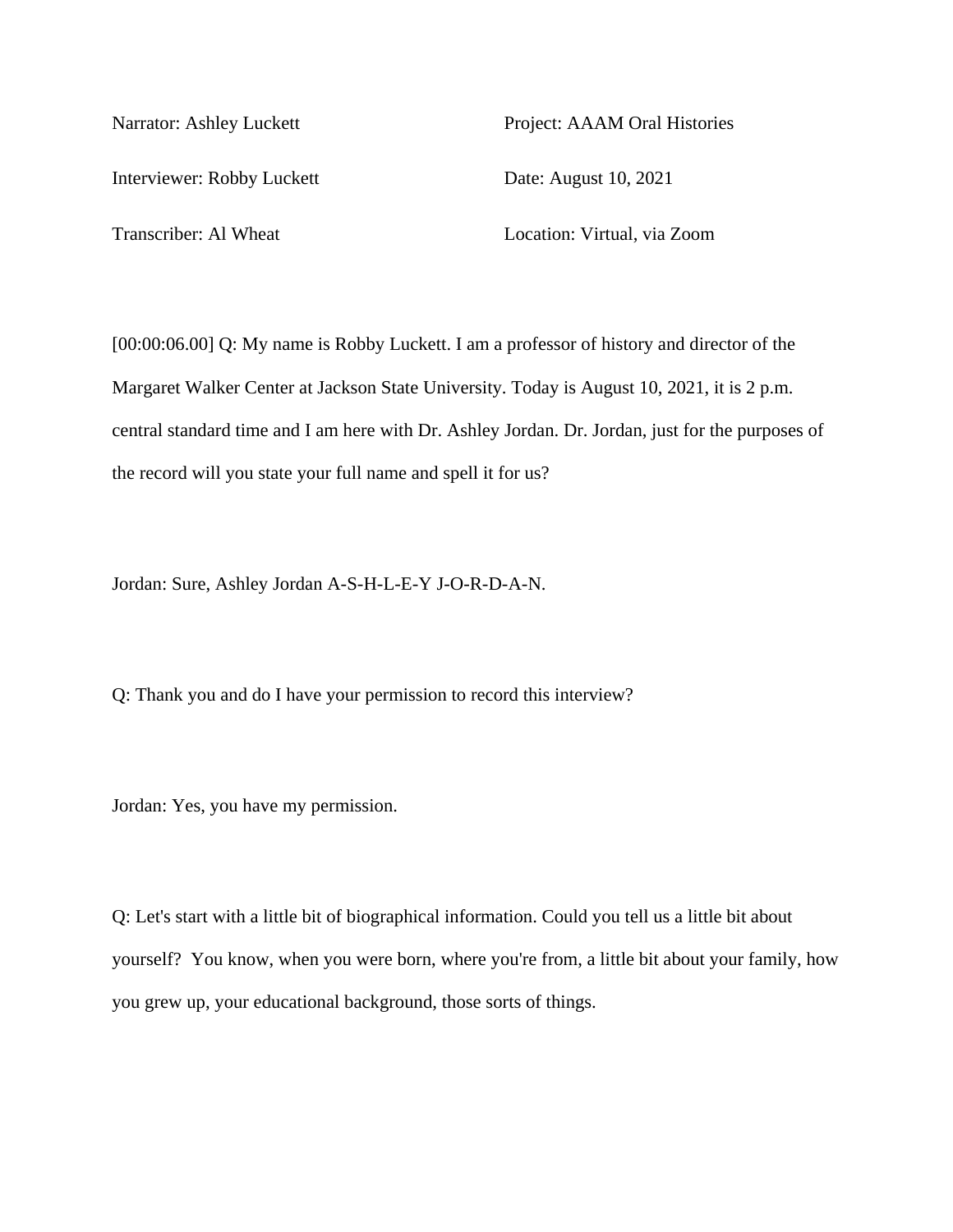Jordan: Sure. I grew up in Mansfield, Ohio. 80's baby. I'm the oldest of four. I would say in our household, yes there was a strong emphasis on education, scholastic achievement, athletic achievement, things of that nature. I think in my younger years, as far as schooling went, education, I think I went to college because it was the thing to do. I don't think I really had a career plan or idea in mind; I thought I was going to get married in college and my husband would have the career. You're just different...what you go into college thinking. But really I would say it was being a part of the Ronald McNair Scholars program, which is a trio program, where I started to think more about my career and the things that I wanted within my profession. Because I was so unsure, I literally spent one semester like changing my majors; I went from journalism and mass communications to like, event planning, interior design, and through an advisement session with our chair of the history department he explained to me "you know, Ashley but you like history…you know why don't you major in history." And I said "well I only, I don't want to teach history." Because that's the only way in which I saw history be explained or taught was in the classroom and he was saying to me, "well what about public history?" and I'm like "I've never even heard of public history," and that's when he went on to explain to me that public history is the study of history that belongs to the public and it's seen in battlefields, historic homes, and monuments, and it's often told from an interpreter's perspective. And from there, I was like well tell me more. Because if I could just talk about history, I would do it. I just didn't know there was a career. And he got me connected to the political science department because they were offering internships, open to all majors, to intern at the national level. And I interned at the Smithsonian's American history museum and my site supervisor was Faith Davis Ruffins, who was this well-respected curator in her own right, and basically it was like the internship that changed my life in the sense that I felt, upon the conclusion of that internship, I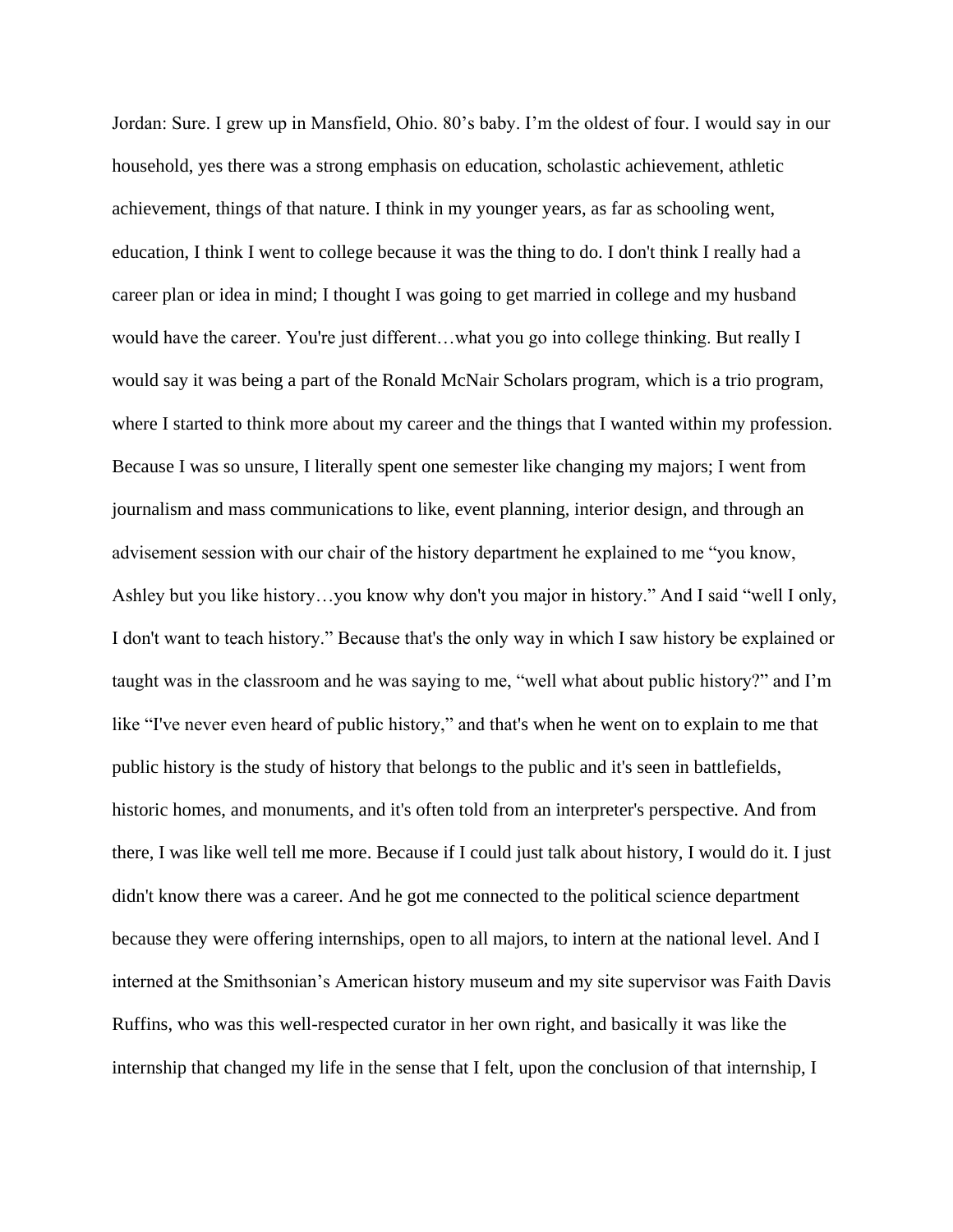had a career plan, a path, and a way in which to achieve my goal. Because the way in which I thought I knew history, because of that experience, it was like taking this pop can and showing relationship and meaning to what an artifact and how it had significance in history. it was just, it blew me away. I loved it.

[00:03:36.00] Q: Where'd you grow up and where did you go to school?

Jordan: I attended Lexington Public Schools, which is in Mansfield, but like in the suburbs of Mansfield. I graduated high school class of 2003, and I went on to Kent State University for my undergrad degree, and then I went on to Howard University for my post-graduate work. And I got my master's in museum studies and my doctorate in United States history.

Q: And where do you live now?

Jordan: I currently live in Cincinnati, Ohio, where I serve as a Senior Director of Development for the National Underground Railroad Freedom Center.

Q: Did you have any kind of professional experience before you came to the museum field, or was this something that you got turned on to in college and then kind of came straight into it?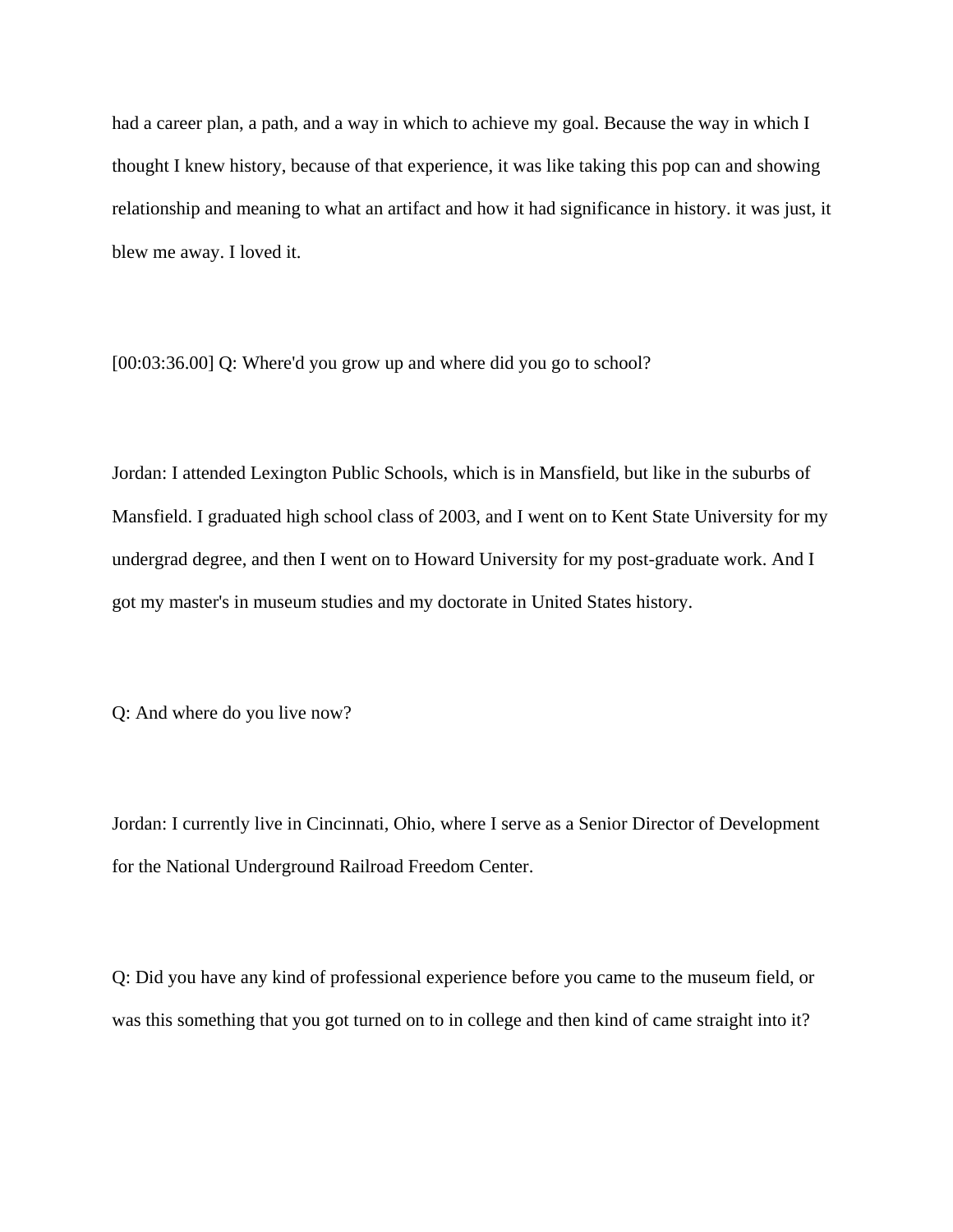Jordan: I would say from college. Just having that internship experience and experience having a strong intern coordinator definitely helped as well, because she helped to define more about what history is. Because, the other thing too, just understanding about history is all the specializations, and when I kept saying I wanted to be a history major, she was like "well what kind of history? There's military history, there's European history, what kind of history do you want to specialize in?" and I was like "oh, I didn't think about that." You know, just breaking that up. But just from working with her, we were working on a project called the Scurlock photography project and it documents the story of the Scurlock, I think it's the father and the son, and they basically, through visual culture, had documented the Black experience in D.C., going as far back to like the 1900s through the '60s and how, through images, it just told the information of opportunities as well as sometimes the challenges of living in our nation's capital. But it was just, I was amazed and from there she kind of advised me on where were the schools that offered, you know, strong public history programs. And I knew I wanted to come back to D.C., because in areas of the interest with the museums, the Smithsonian, how they call it the National Mall? Yes, that is true because they do have a little bit for everybody: the sciences, the natural science. I mean, it's just everything is there, and so I wanted to come back to D.C. and being there at Moorland Spingarn, when we were working on a project for her, seeing that repository, also seeing, when we had a chance to tour the history department, they had a picture of the history club dated 1913, and for me, I went to predominantly white schools K through 12, and to see that image for so long, I always felt like I was the one. And to be surrounded in an environment where there were other history majors, I was like "oh this is the school for me." I was so…and it was the best decision of my life.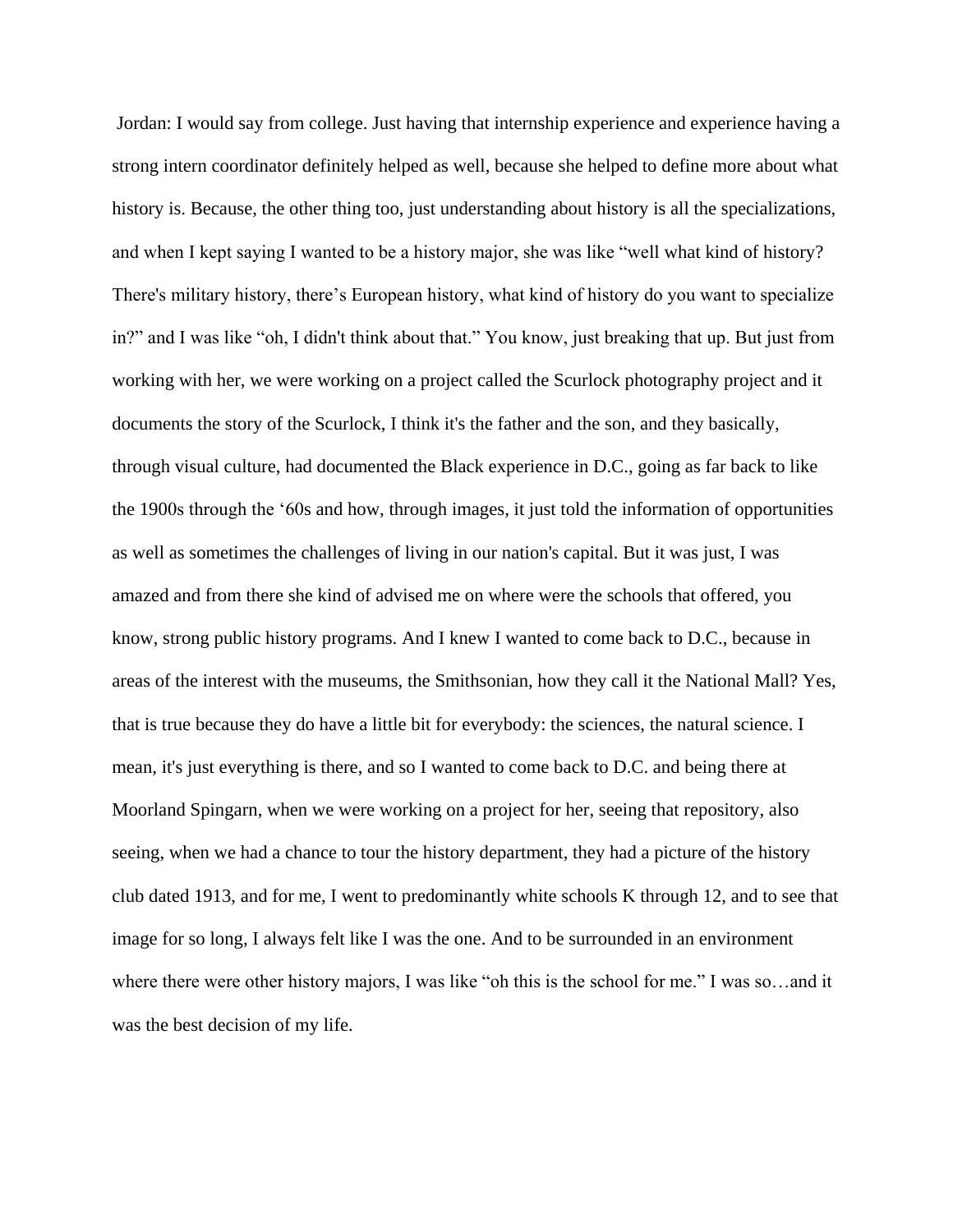[00:06:32.00] Q: So you talked about the internship and Faith Davis Ruffins and that experience and how it turns you on to the field. What about the post degree, the stages of your career that led you to your position now?

Jordan: While there at Howard, I had a chance to gain employment through the National Park Service through their student temporary employment program. One of my first sites that I worked at was the Mary McLeod Bethune Council House located in Logan Circle. We told the story of the National Council of Negro Women. From there, I had a chance to do a stint with the National Park Foundation. I had a chance to go to Omaha, Nebraska, to look at the Mayhew Cabin which was one of John Brown's last stops before Harper's Ferry, and we had a chance to basically look at a feasibility study to help preserve this site because, unfortunately, because of interstate travel, the original location of the cabin got moved and so it disrupted the historical integrity of the site and so once they replaced it somewhere else, they were still trying to get that historic denote, marker placard outside. But just how to construct that application and also to give evidence for the fact that because of the interstate changes, which affected everyone at one point, how to still get this place recognized, and so I would say those practical field applications help to edify my interests and love for the work that I do because it kind of basically helped to turn my career path. I always thought I was going to be a park ranger because I loved it. From there, I went on to the Arlington National Cemetery, the Robert E. Lee home, where we told stories about when the union soldiers came to confiscate the home during the start of the Civil War. The fact that that cemetery is still an active cemetery, the fact that when you see sometimes, unfortunately, those soldiers…at the time I was interning was soldiers were still coming home from Iraq war unfortunately, and to see those getting buried there or those ex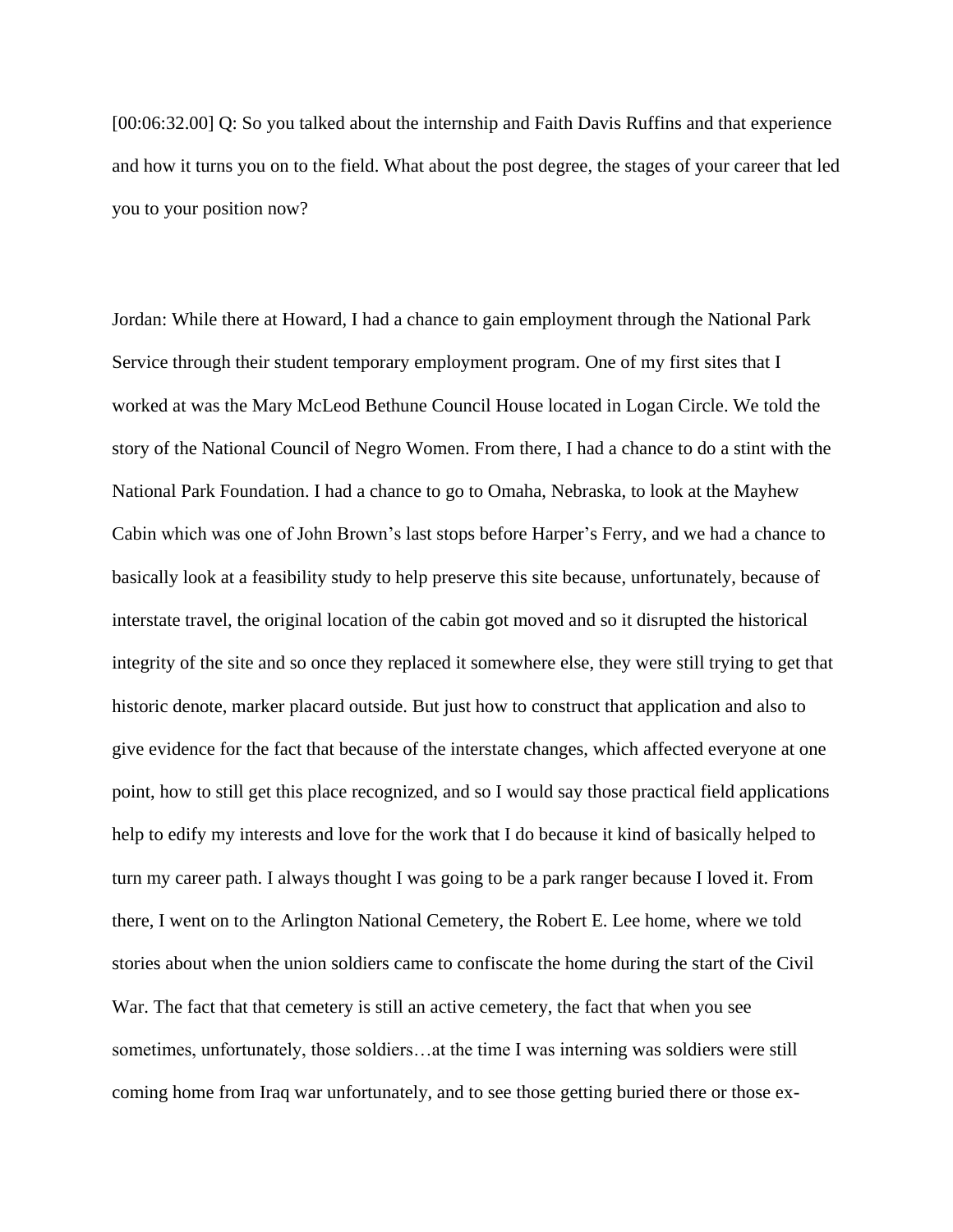retired military people getting buried, it lets you know the price for freedom is not free and we tell those stories about why freedom matters and those who gave the ultimate sacrifice. And so what I like most about the work that we do is being able to be connected to history but also living history. And that was a great reminder for me, and I would say from there, while at Howard with the National Park Service, getting connected to the Association of African American Museums, understanding that there are other sites dedicated to African American history and culture, definitely helped to expand my lens to the possibilities of where I could possibly go with my career while working there at the park service. I was nearing the point within my PhD plan where I was ABD and the opportunity came, like I think on like the listserv, that the Ohio History Connection was looking for a curator and one of the things that I noticed from some of my peers, and I would just advise anyone who's in the field, or not so much in the field but in school looking to gain experience, I say do it now because it just makes you much more well-rounded upon the completion of your education. Because I saw some of my friends who, you know, had the education but when it came time to get the job, it was saying that because of their lack of experience they had to go with another candidate, and so I was like well I need to get me a job in the field and so I'm grateful that the National Afro-American Museum there in Wilberforce offered me the role as curator. So when I was ABD, I accepted my first role in the field in Wilberforce telling the story of local history; how this was the first, you know, privately owned African American institution purchased through the AME church, basically be a higher learning institution for African Americans to have options upon the completion of like the K-12 education and the role of African American farmers, the fact that it was Underground Railroad site, I mean it just goes on and on and on. But it was a wonderful experience so when the opportunity came for me to go to the Freedom Center as a curator it was a lateral move with more responsibility, in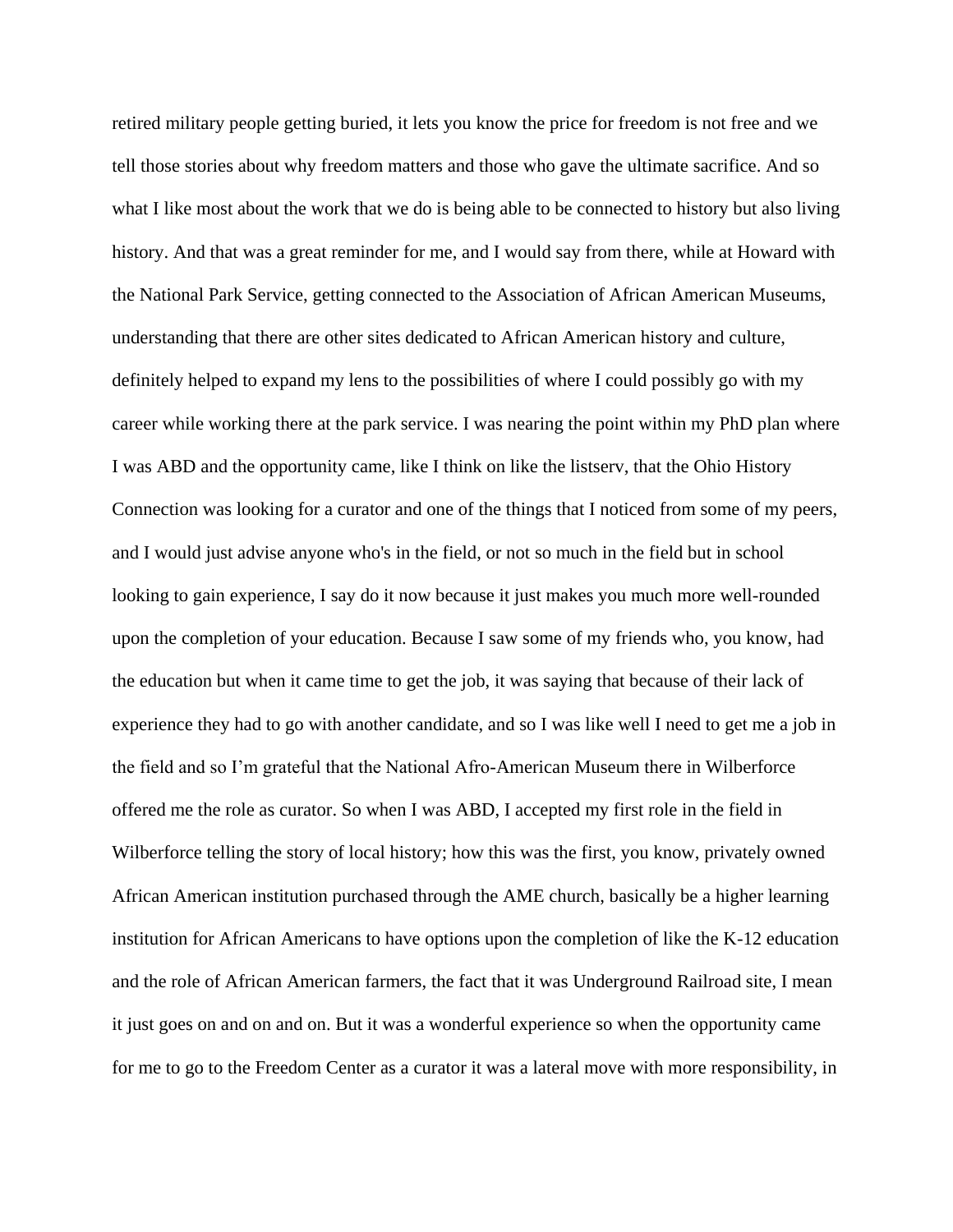the sense that I went from a small institution to an institution that was like 158,000 square feet. We have multiple galleries, we have a tourism of upwards of 100,000 people yearly, and how the importance of your mission, how your mission, the word of freedom can just attract people, but how it has a universal meaning for, you know, economic freedom, for social freedom, I mean it goes on and on. Religious freedom. I've never seen a mission have so much impact and that was important for me to see that, too. So I would say, again, the education coupled with the field assignments and those career moves were very helpful for me, as well as being connected to affinity clubs because you do need that time to recharge to get inspiration and to share and to discuss the nuances in the field.

[00:11:55.00] Q: So you went from Wilberforce to the National Underground Railroad Freedom Center?

Jordan: Yes

Q: And, now, you talked about your role there. Can you tell us a little bit more about what you do on a day-to-day basis there?

Jordan: Sure. So I'm no longer a curator; I have since had some other leadership roles. So I was recruited, when I was a curator there at the Freedom Center, I was recruited to come to Evansville, Indiana to serve as their executive director. I had finished my PhD in history and I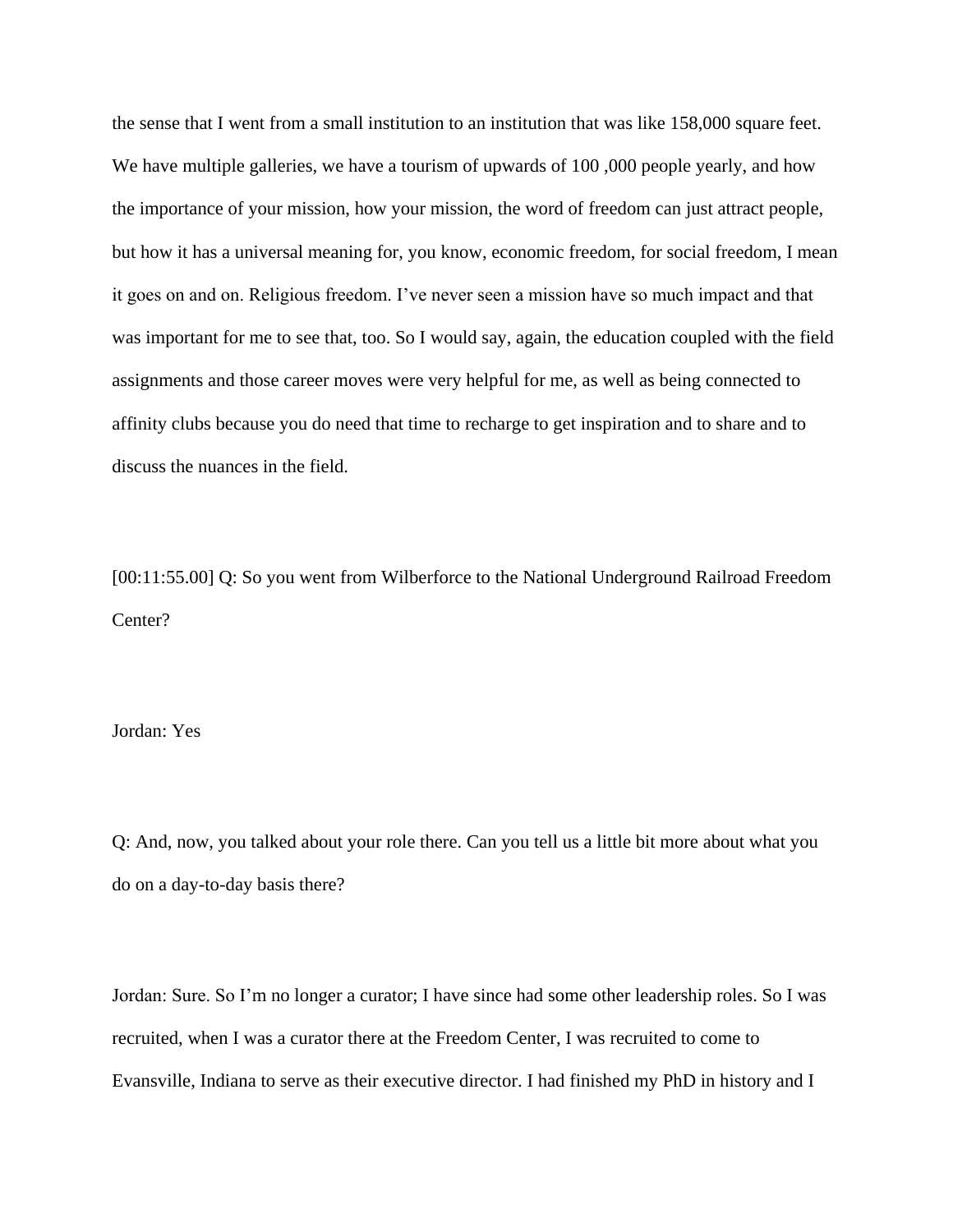was recommended through the Association of African American Museums, so the importance of being connected to affinity clubs. So they put the call out, they wanted to meet me and I went there and at first when I went, I was like "I'm not leaving the Freedom Center." It's just because we had everything, you know, it's a wonderful institution, to go to a much smaller market in, all intents and purposes, in the middle of nowhere. Like Evansville is southwest Indiana on the Ohio River. The way to get there is like, two-lane highway. I was like, I'm not feeling that. But once I toured the site and saw the need, I began to question myself as far as, you know, "well Ashley, why did you get into this this line of work? You know, you did it to make a difference," and I had just got done watching the movie *Marshall* about Thurgood Marshall and how, you know, by all intents and purposes, he could have been the who's who before he ever became like, on the Supreme Court because he was just so brilliant, but because of the way things were with segregation and race laws, he wasn't. But he made it his mission to go to these like unknown, lesser-known places where people didn't have the resources, to fight these cases for them, in the hopes of raising the racial, you know, equality for all. And I was like, "Ashley, I couldn't be a student of history if I didn't reach back and help those that are in need," and this museum was in need and so I was glad that I was able to come. We did what we needed to do in two-and-a-half short years, but basically we raised the profile of the museum to have more visibility, the importance of collaboration, by us collaborating with the right entities, to help grow the mission; one of the things I'm most proud about for that institution: they had a small scale budget. I said their budget was like \$300,000, and one of their biggest grants since the opening, like the capital campaign, we were able to get a grant from Toyota for \$40,000 and we were able to overhaul two exhibits on the first floor that were outdated to make them now new, hands-on technology stations, as well as we did an exhibit about Legos called "Community Building" because the site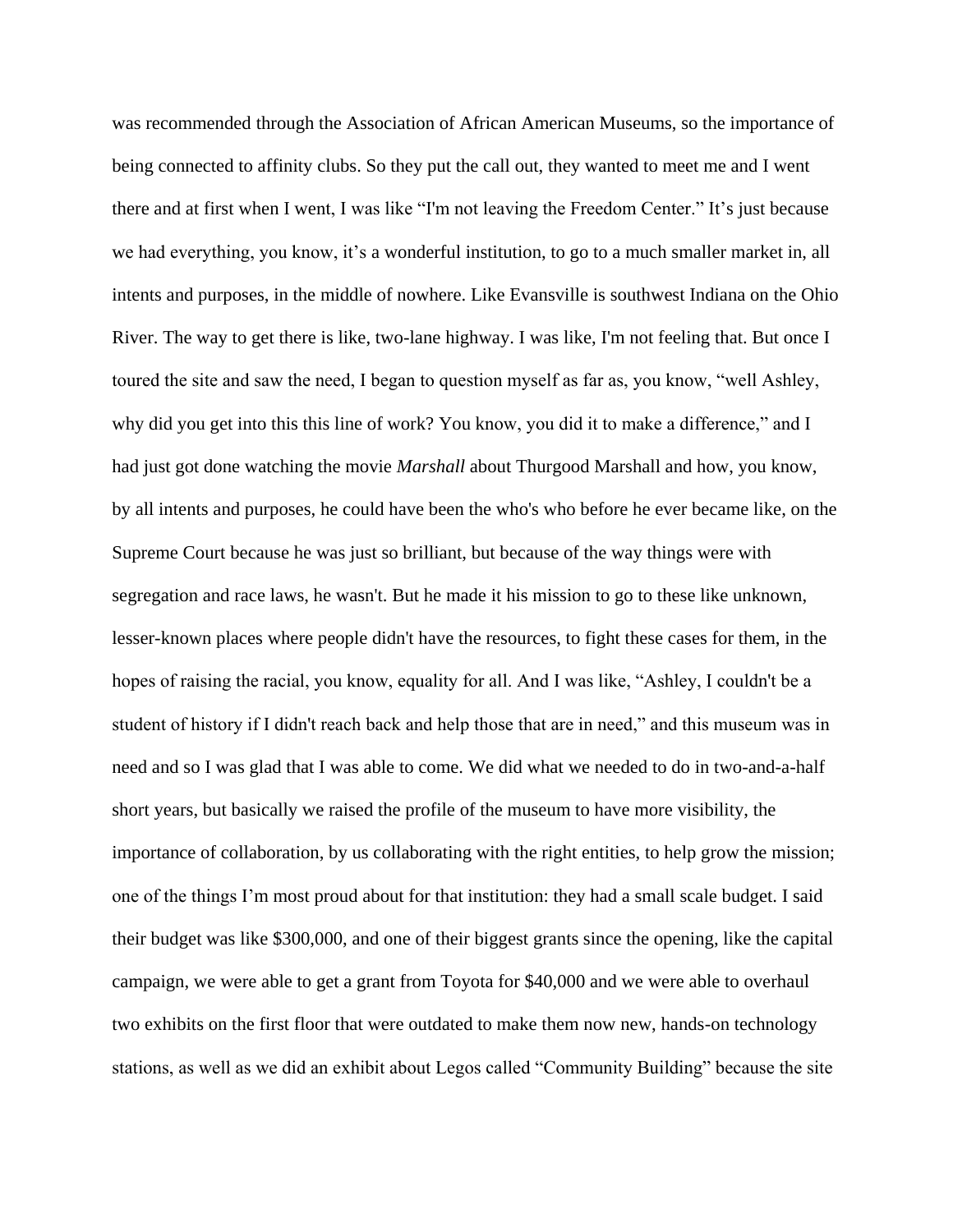that I was at was the second federally funded housing project through Franklin Delano Roosevelt's Public Works Administration, and so for kids today, they really couldn't understand, you know, what it was like to live in a housing project. But what they now know, or at least they now know now, is that through play, we talk about what it was like to live in a housing project. And so my time there was very much so rewarding in the sense that I got to understand the ins and outs of the day-to-day operations of museum work. Also being able to get connected to the stories that make up our exhibit cases, that local history element that you sometimes don't get when you're at a bigger institution, how the stories that you tell are, could be your neighbors' down the street, and that was a wonderful opportunity. And then the Freedom Center called me back and asked me if I would like to come and head up their finance department, the sense of development, memberships, grants, foundations, and individuals and corporations, and I've been in this role now for a year and I'm pleased to say that, even in the midst of a pandemic, we've been able to reach our fundraising goal. The Freedom Center has an operating goal of \$2 million and we were able to surpass that, and I would say thanks, in part, to just our individuals helping us during this pandemic to give those donations as well as applying for those COVID relief grants. So I would say my experiences as a curator and then my experiences as an ED (executive director) and then even now as a fundraiser. People always ask "well how do you go from being a curator to a fundraiser?" and honestly I would say it's because of these practical experiences, I'm able to do the work that I do. But I'm now, I'm in a new lane in the sense that I tell the stories about why certain projects should be funded. I tell the stories for why this program matters or why this area of exhibit needs to be improved. That's the thing that I'm most proud about the work that I do, is how I'm able to connect people to our mission and through their financial resources we're able to make a greater impact at our institution.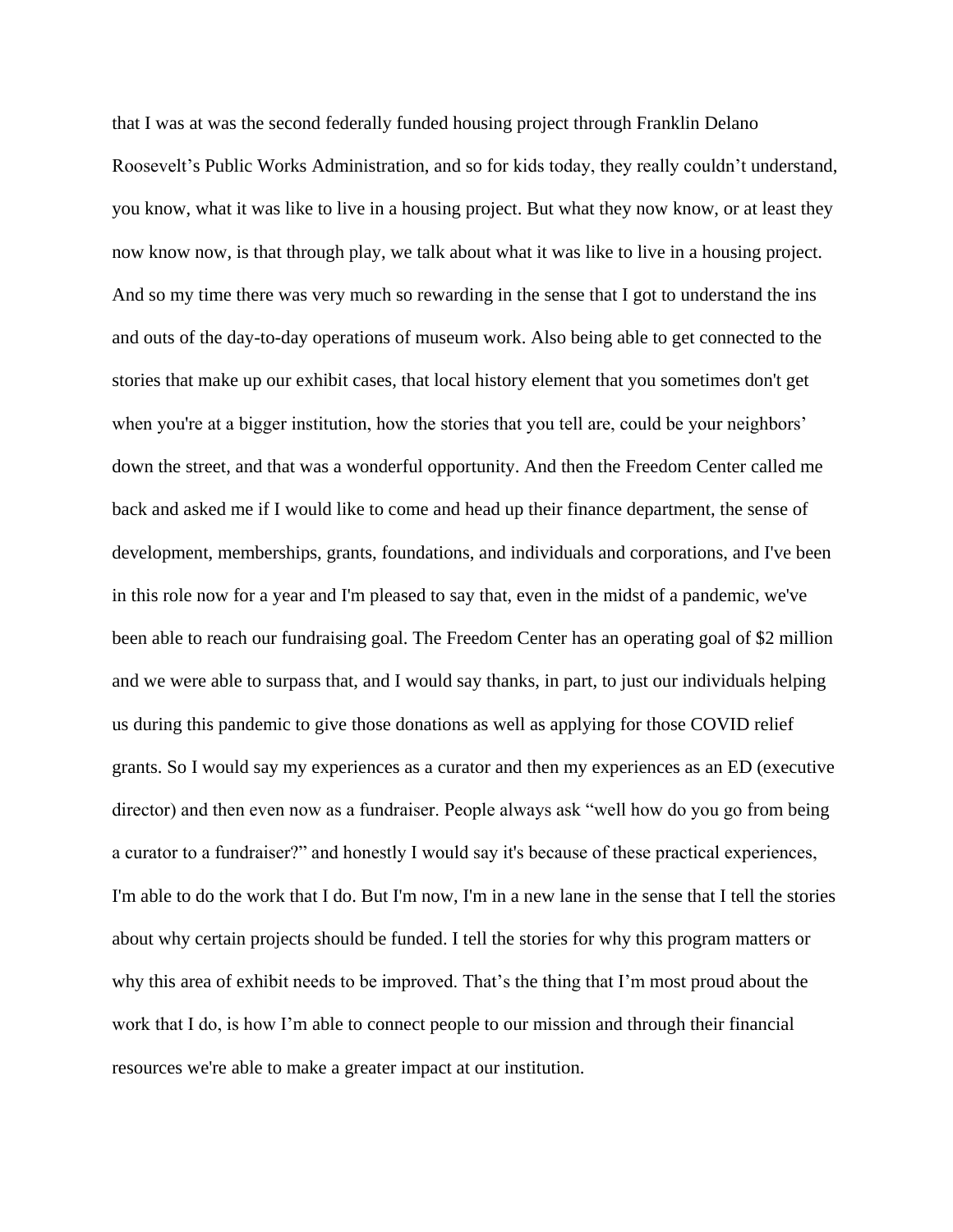[00:16:55.00] Q: I don't know that you said it, but what's the official name of the museum in Evansville where you were the executive director?

Jordan: It's the Evansville African American Museum.

Q: Thanks. So, in terms of your day-to-day work, what are some of the biggest misconceptions you run into and some of the unknown aspects of the work you do?

Jordan: I would say some of our misconceptions that we're working through, we understand that... sometimes I think people think that because we're a national institution that we get federal funding, and we don't. We are the National Underground Railroad Freedom Center because of the name of the scope in which we want to study, the discipline of the Underground Railroad; like, our site is not just a regional history museum, it's not just a state museum, but we want to explore, nationally, the concept of the Underground Railroad. But then how it pertains to contemporary times, we deal with topics related to human trafficking as well as mass incarceration, and we now have an ongoing commitment for social justice. So that is one area that we tend to have to have a lot of conversations around, because people assume that our budgets are already allocated through the federal government and it's not. We rely heavily on public funds of our corporations, grants, foundations, individuals, and as well as our front door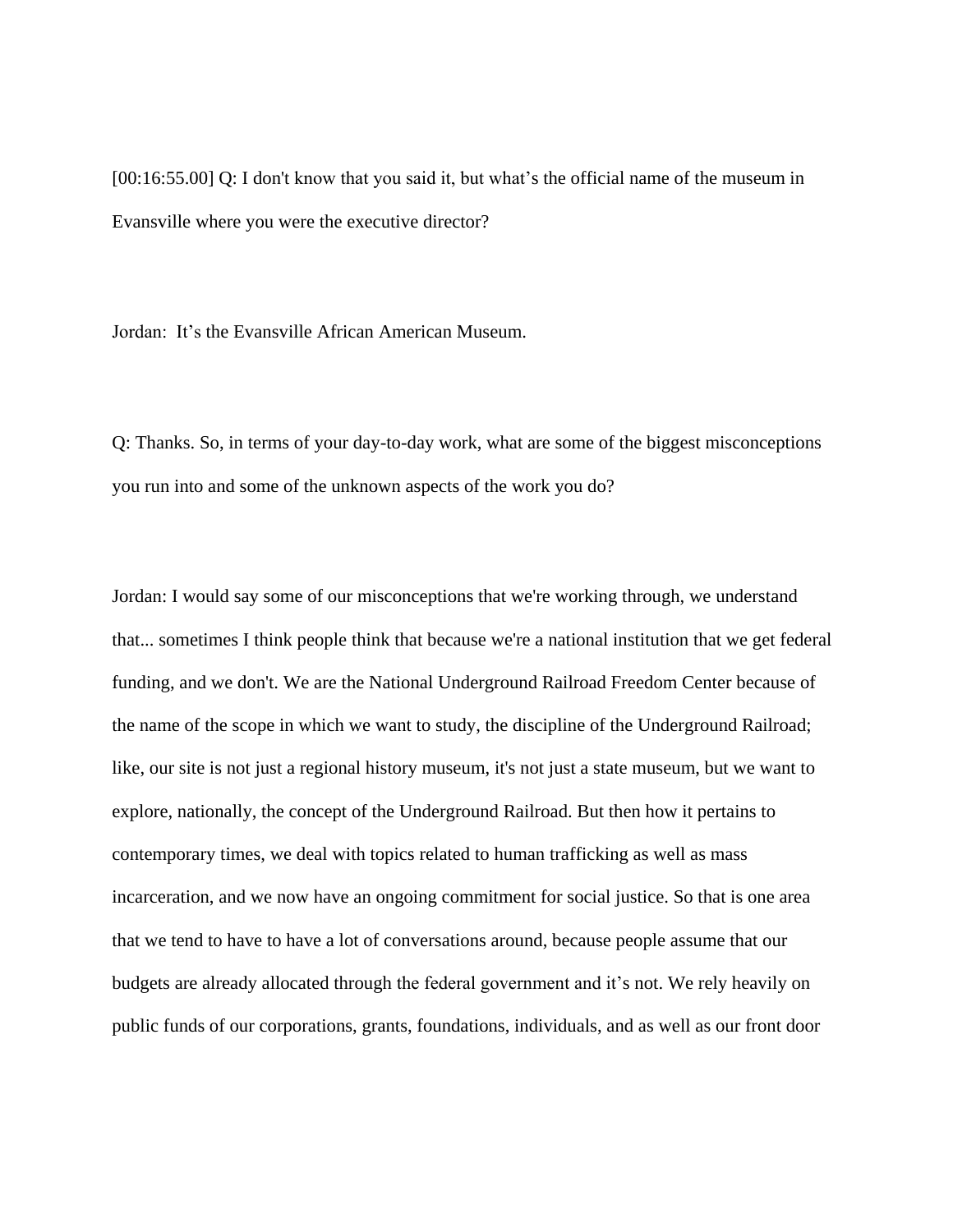admissions. So that's one misconception that we worked through. What was your second question Robby?

Q: Just the unknown aspects of the work that you do that someone might not know if they, you know, heard that you were a fundraiser at the National Underground Railroad Freedom Center.

Jordan: I would say another unknown about our institution...I think sometimes people will look at us and, because of all the attention, I think now, recently given to cultural sites, people will sometimes challenge us, as if, "does our narrative still matter." "If there's a National African American Museum on the Mall, you know, well, what are you all doing? Or if there's a museum coming down in Charleston, South Carolina, well they're already talking about the slave trade, you know. Well how do you all fit into this story?" And I think the one thing that we are constantly having to show, or at least to celebrate or maintain, is our uniqueness to tell the story solely on the Underground Railroad. Because the one thing that we try to say is that the vastness of African American history, and the ways in which it affects different areas, deserves its unique point of view based off of that institution's perspective. So I think as the world continues to turn and education is required, we have to maintain our individuality as an institution, and this whole concept of "why don't you just" ... I don't know if people just think you should just merge together, or I don't know...they just think, it's just like something should happen where all the museums should come together, but it's like, it doesn't work like that.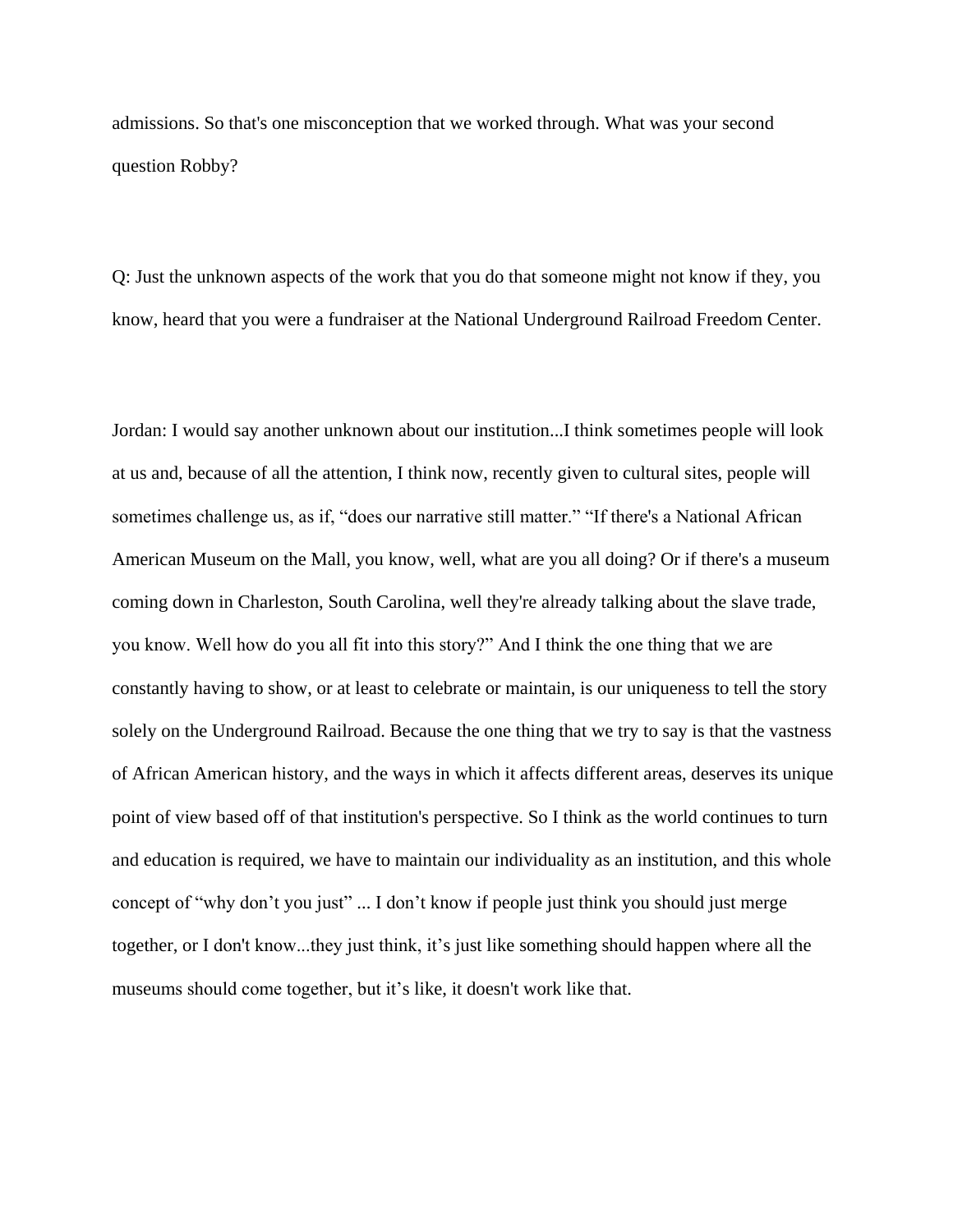Q: You mentioned that, of course, being at the Underground Railroad Freedom Center, that your work touches, today, on contemporary topics like the prison industrial complex, human trafficking. Wondering how you, in your work specifically, and also how the museum and the Freedom Center, approaches these kind of, what can be controversial, complicated topics, through public history, through the museum itself?

Jordan: Yeah, a great question. We feel as if we have an obligation to tell the story unimpaired for future generations. Some of our key founding members for our institution was Reverend Fred Shuttlesworth, who was the great civil rights champion, and within our early institutional documents, he was always stressing the importance of "if we don't tell history how it should be, it'll never be how it ought to be." You know, just stressing the importance, in the early years, of how we have to tell the truth, you know, ungarnished. You know, it is what it is. But also that we are a convener site to have these tough conversations. That you should leave here educated, inspired, and aware. That's our job, in return, that we will have these facilitated conversations. Right now, we have a series called "Unmasking the Realities" where we talk about topics really relating to today, whether that be police brutality, subjectivity is a law, where we discuss the issues there on the capitol building, we talk about food disparities, as well as mental health and awareness for African Americans. Because what we've seen from our statistics, from our feedback from visitors, we have to go from just being sites where we collect history, and we have to be active participants in history, and so...and I don't think, like, we don't have to set trends, but we have to be relevant, and our audience appreciates that. Because when they have questions, they come to us, because at the end of the day, as statistics have shown, museums are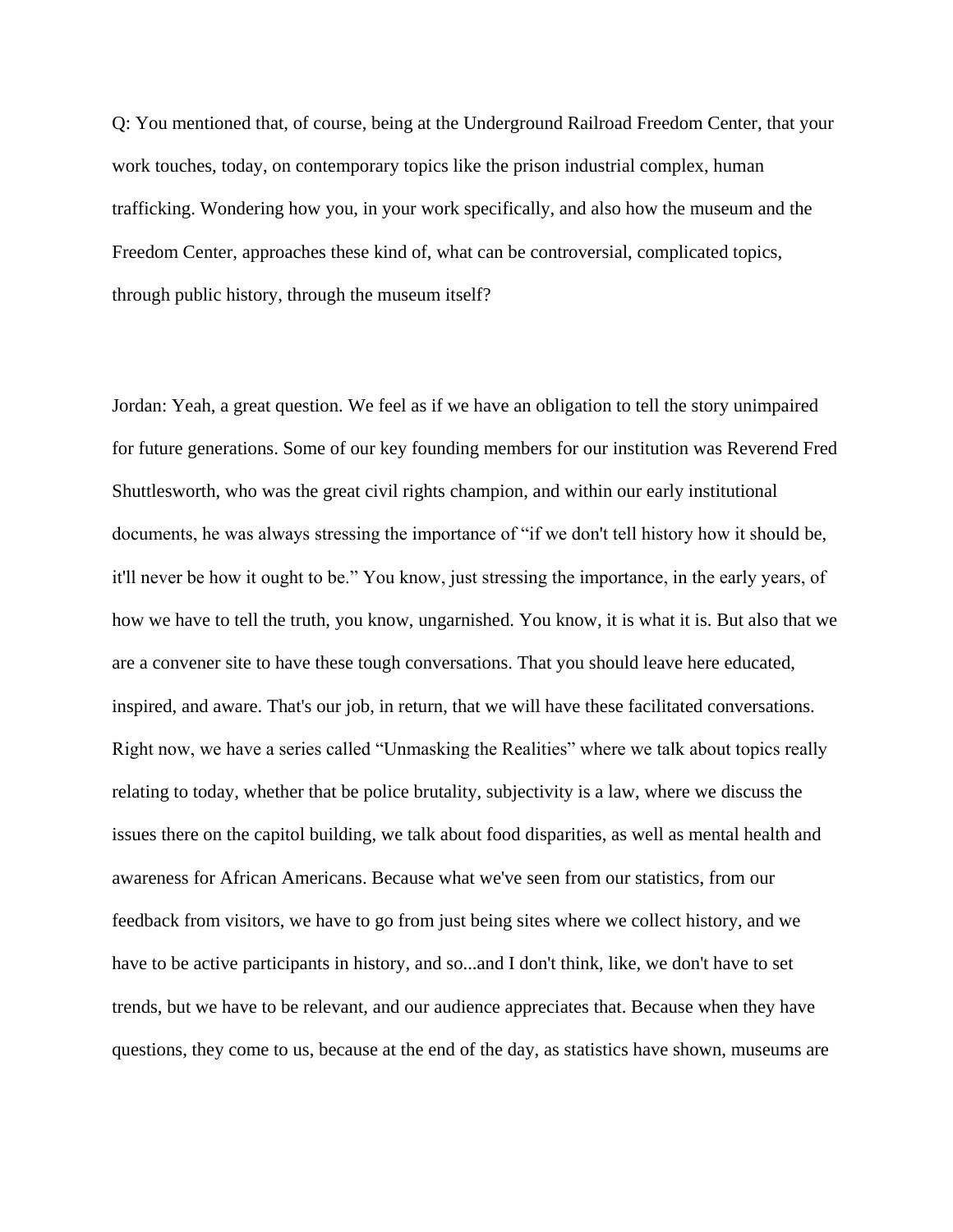seen as sites for public trust and I do believe that we have to lead those conversations for awareness as it relates to social responsibility issues ongoing in this country.

Q: Does that make your job as a fundraiser more complicated?

[00:22:50.00] Jordan: I would say, in this, you know, post-pandemic...well excuse me, not post, we're still in a pandemic, but I would say post-George Floyd, even as we're continuing to having these conversations for racial and social equity, we've always been in these conversations, it's just the awareness now that people want to do more. So I would say, in the past there might have been funders who might have wanted to steer away from this conversation, now are calling us because they want to be in the conversation. So it's been a good game changer for us, but then we have to just be like, well we're glad you want to have this conversation now, because I think initially when we were pitching, it was like "oh there's no issues here," you know, "we're fine, we're good." But now I think, post-George Floyd, people are re-examining their policies, their practices, and so through that self-examination, we're happy that they've come to us to help facilitate those questions or to lead programs to help them.

Q: So we've got a couple of ways here that I would like to segue into the next few questions, and along these lines, I'm wondering what are now the biggest challenges you face in the work you do, and what do you see as some of the greatest rewards?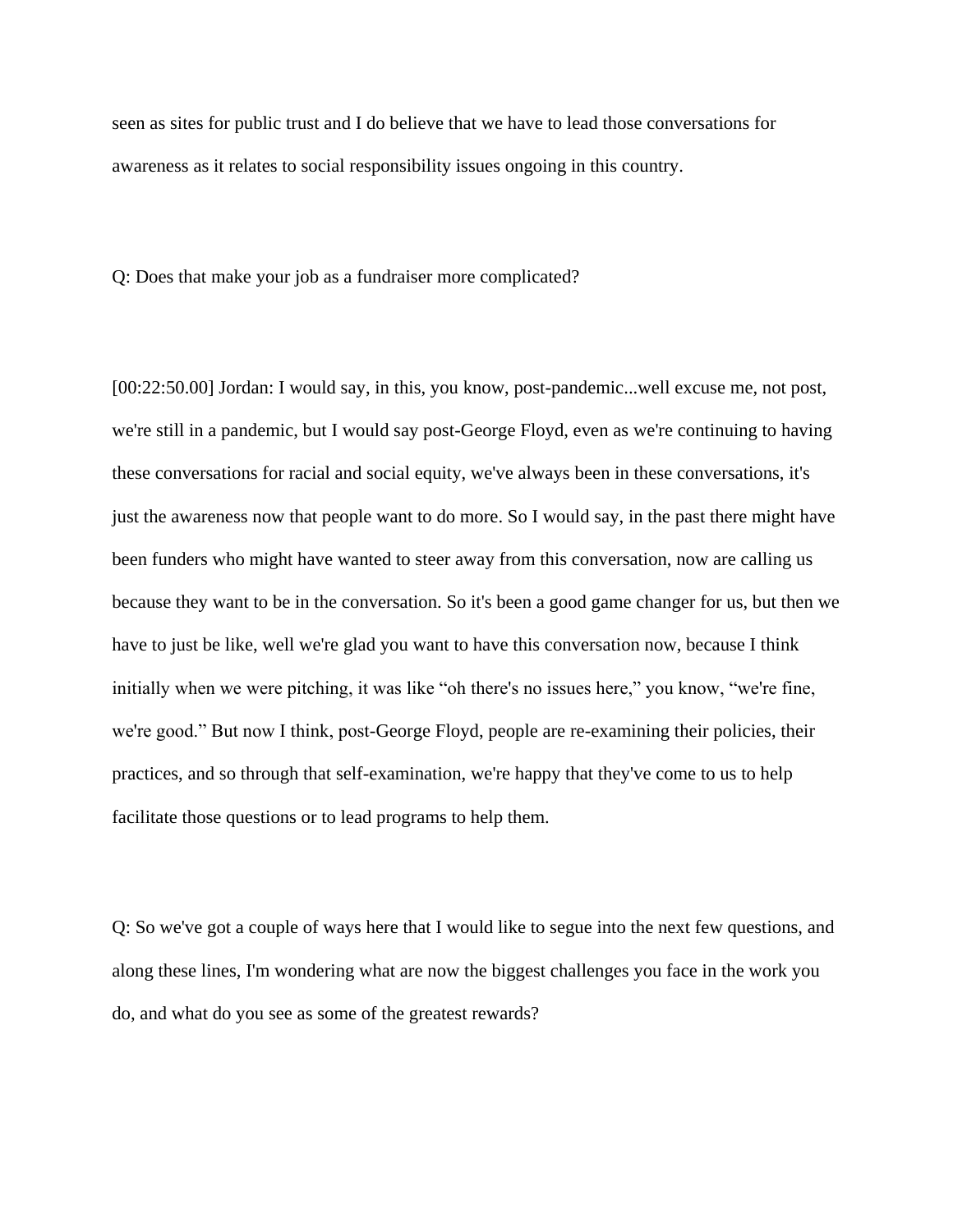Jordan: Sure. I would say some of our big challenges in our field, particularly in this non-profit field, it's twofold. Sometimes I guess the question is... because, I know, I guess it's more so about the economics of being in non-profits. How to retain talented people when the pay scale is not comparable to, like, a federal rate or corporate rate, and unfortunately sometimes we get people in these roles and it's almost like it's a placeholder until they find something else. Because, unfortunately, we just can't offer those salaries and I do believe that is something that we are reexamining as an institution. It's important because people have to live. Like, I think this pandemic has shown us, from what we've seen about people are not returning to work, because they are making more money you know kind of being their own entrepreneurs, or making you know being Etsy entrepreneurs, like, just everyone's finding new ways to make it, and if it's for them to be consultants, they're doing that, too. So I think as we look to the future, one of the challenges I feel that nonprofits have to do a better job of is retaining talented people, as well as the importance, for when we do bring on people who are non-museum professionals, the importance of onboarding. Because unlike any other non-profit, we're a museum, and the way in which we structure ourselves, the way in which we conduct ourselves, there's levels to this, and I would advise that they, you know, take the time to read those introductory museum 101 books. I know it may be redundant and it might be tedious, but it's necessary for your self-education, because you just don't want to go out here blind. So I think that is, that has to be a part of the orientation; that museum, that training, cause I know we talk a lot about your benefits and the things of that nature, but I know sometimes for me, as a leader in this museum world, I'm spending a lot of time going back to the basics.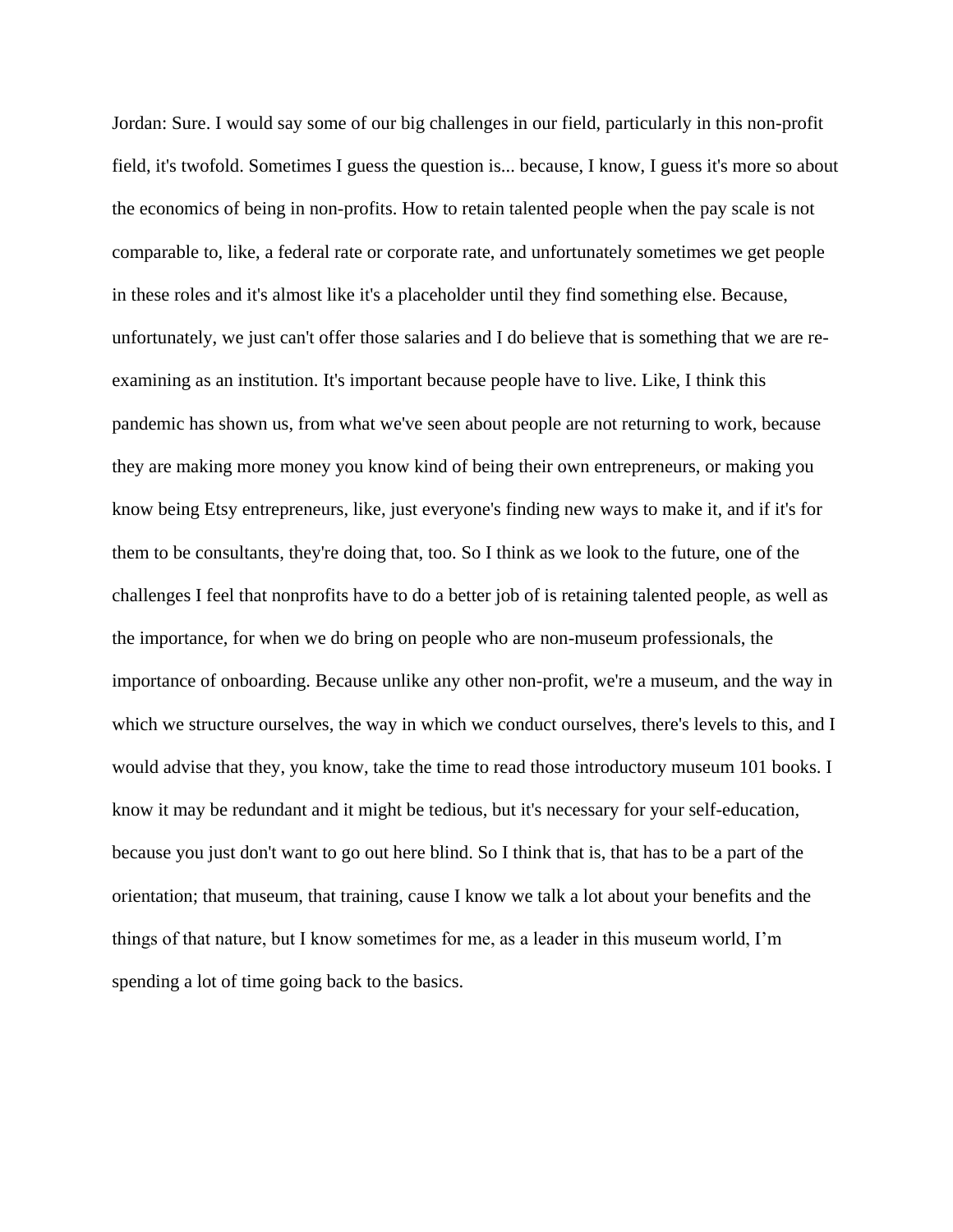Q: Well since you mentioned this, I'm going to go off script, what is the one or two museum 101 books you would recommend for people going into the field to read?

Jordan: I would say, I'll probably give you the exact titles, because I could be, you know, totally paraphrasing, but it's museum administration and I have, I can see it right now, but I'll give you the title for that, it's museum administration for sure. I think the one book that is like my go-to guide for any museum professional, I just feel like you have to have some type of finance, some type of understanding of the flows of money. How this works, how to get your program funded, I know some people are like, kind of leery about asking for money, but you should be able to maintain a budget, know what the costs are, indirect, your outputs and outcomes, how they all affect, you know, things. And so I would say *Fundraising for Small Museums* is an excellent book for anyone who's a novice, just wanting to understand more about how this all works. And then my third book, I would say as it relates to museum education, I think it's important to look at, and I might be saying this wrong Robby, you might be able to help me, is it *From Storefront to Monument*?

## Q: Yes.

Jordan: If your interest is in cultural studies, it's important to understand the narrative of how African American institutions, how they got their emergence from, really in the sense, going from private homes into museums. I think that's important.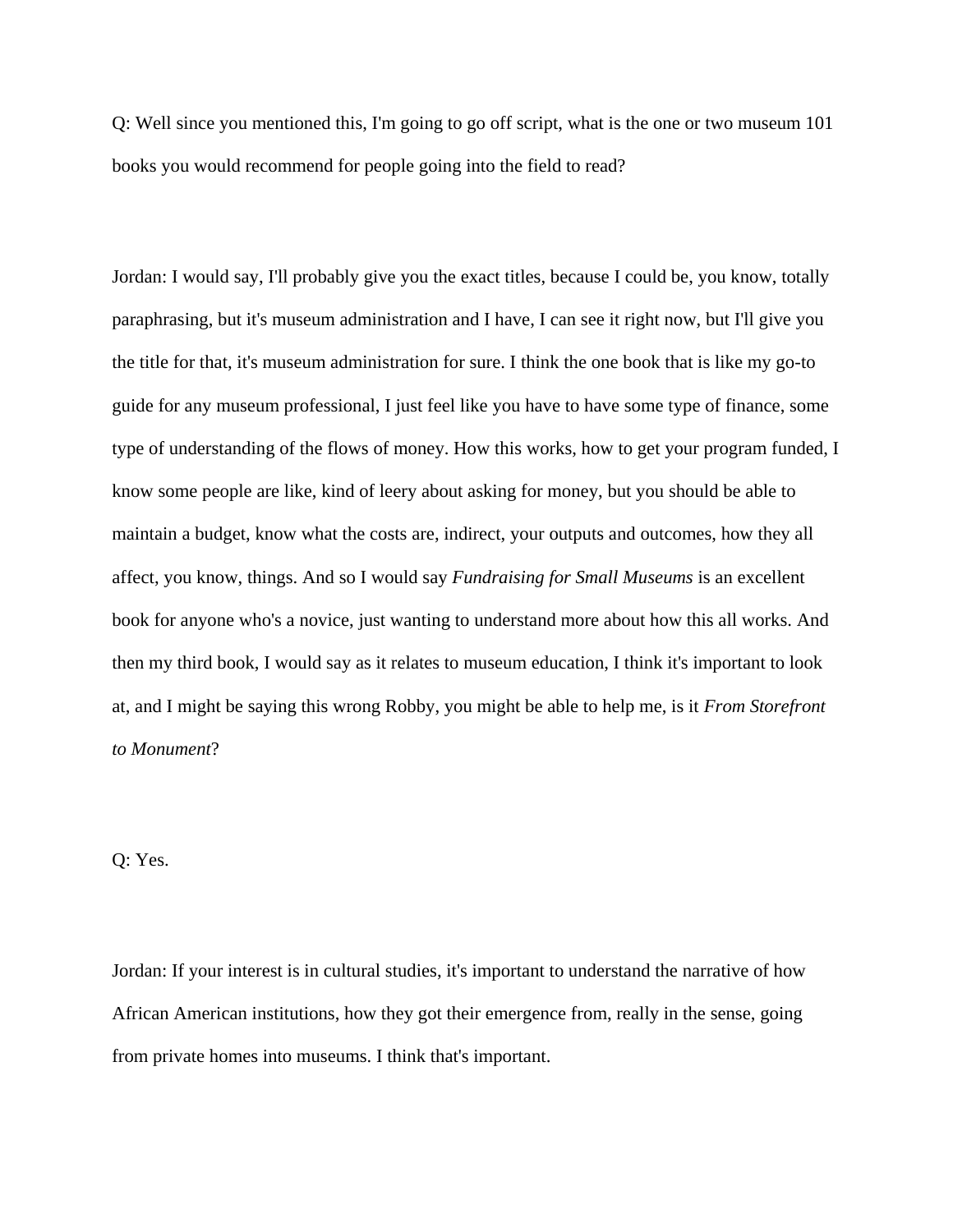Q: I would just like to emphasize that I did not prompt you to say that. My students are reading that book this semester, so thank you very much for reinforcing it.

Jordan: You're welcome, you're welcome. Yeah, it's at the basis, and there's another book, which I'll find it, Faith Davis Ruffins did a really good overview of the history of kind of like, speaking to the importance of how, for so long, museums didn't want to deal with topics of slavery and insurrections, and it wasn't until the movie, the airing the of the miniseries, *Roots*. How, you know, academies and scholars had to revisit and re-examine the way in which they look at museums and the stories they tell about African Americans. So once I find that article I'll send that back to you, too.

[00:28:56.00] Q: Thanks for that. So a little bit of a different line, but going back to something you mentioned earlier, wondering how your work has evolved to meet the demands of this everchanging modern world, especially in the age of COVID-19?

Jordan: I would say the ways in which our institution has changed to meet the needs of the 21st century...I think it has helped us to re-examine our technological accessibility, in the sense that I think for the longest, we were, you know, just getting, you know how you just "oh, it's okay, we can keep using it." No, when you see the playback, and then you realize that there's three different camera qualities going on here, it's just not a good look. So just having those checks,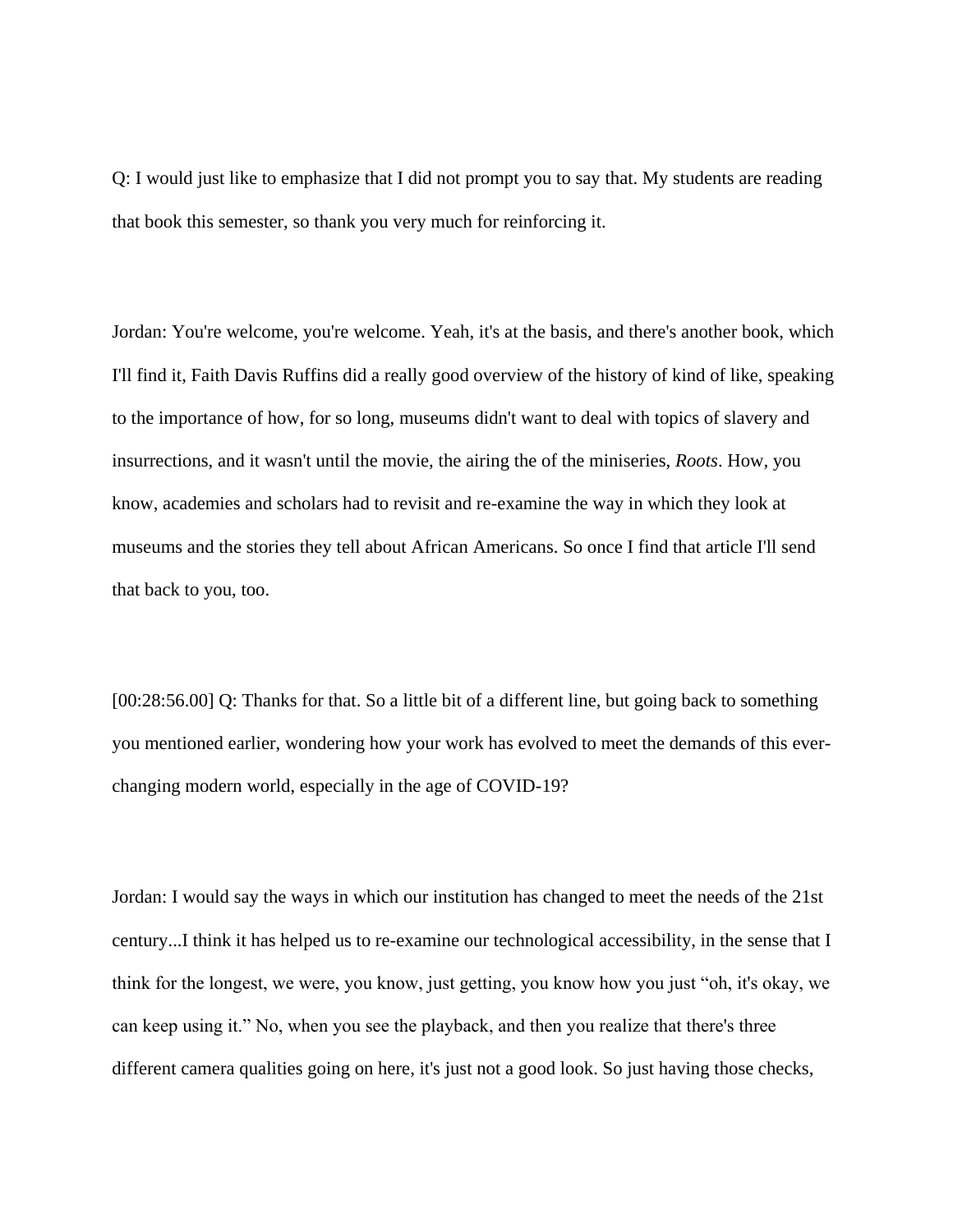cause I think sometimes that AV/IT budget comes, sometimes can get neglected, and because of this pandemic, we've had to really look at the ways in which we communicate our messages on social media, through marketing, the way in which we even conduct our meetings. Like, I have never in my life, in this museum world, ever thought that I would spend a day looking at the best software for like, speakers and monitoring...you know, just because the times have required us to look more virtual, more at these hybrid experiences, and the one I was looking at, is called like an Owl, it's like a speaker. Because we were having issues with, like we went, I know we tried WebEx, I think we prefer Teams, but Zoom...you know, just, you gotta find the right format, but then also allowing our participants to be able to join us no matter where they are. And we didn't have, in our boardroom, any camera set up, but if it wasn't for the pandemic, we wouldn't have known these things and so just having those inventory checks for technological advances, making sure that we're just as concerned about those things as we are talking about our exhibits, making sure they get the right amount of attention for programming, because we now know that if you can't get to us, you can now reach us via our technological social media platform. So that has been one good change that i have seen that the pandemic has brought to us.

Q: A little bit of a different line, I'm hoping you can talk about your experience and history with the Association of African American Museums. You mentioned it, but a little bit more.

Jordan: Sure. I would just say my experience with the association as an affinity club, again, just speaks to the need for why representation matters. Coming from a predominantly white K-12 educational system and then coming to Howard for my graduate work, it was just such an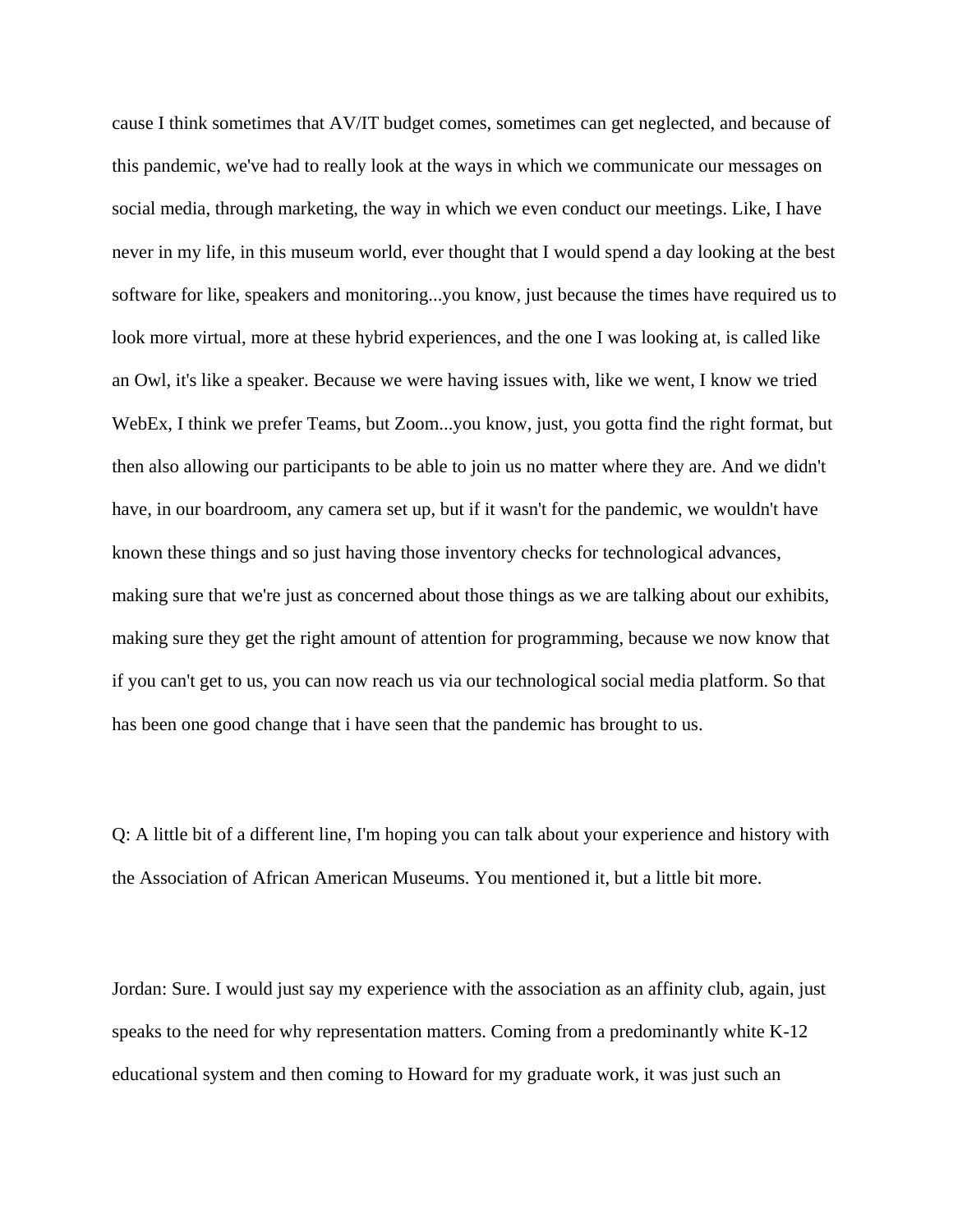awakening for understanding and for culture and appreciation. But then when I had went to Wilberforce, within their archives, at one point the association's papers were housed at Wilberforce, and so seeing those documents, I was like, I didn't know...I mean, I had heard, but to see it you just kind of, it just blows you away...and, from there, I went to my first conference in...I think it was Alabama? And ever since then...I think I went to my first conference in 2014, I've been going ever since. If it wasn't for the pandemic, I had like perfect attendance, you know. But it was just that chance to be around other museum professionals, because even at an HBCU, I know it's a misconception that, well there's going to be museum professionals. No. There wasn't. I was the only one...and so being in that association of other museum professionals, seeing another curator my age was like, it was wonderful. It was everything I needed; It was a perfect recharge, that mentorship, spot on. But the Association of African American Museums has definitely been an invaluable resource for my professional, as well as my personal, growth, because I feel like every time I go, it's like homecoming. You know, reconnecting with my friends and having fun, but yeah it's been wonderful. And the way in which the association gives back, that's the part that I love so much about...it's not like, you know how you can pay into an association and you're like, oh, they just sent me a newsletter, it's this, is that. No, they really try to connect us, to be better, and I would say the one good thing that they offered which helped me there in Evansville, they had that partnership through the Association for State and Local History, STEPS, and we got paired with the mentor through the National African American Museum where we basically compared our institutions to see if we had, to see if we were operating on a national standard. And basically, I would say it was like when Chef Ramsey comes to your restaurant and you open your books and they have to like, tell you what you're doing. But it was so good to know, because we needed to know where we fared, and there was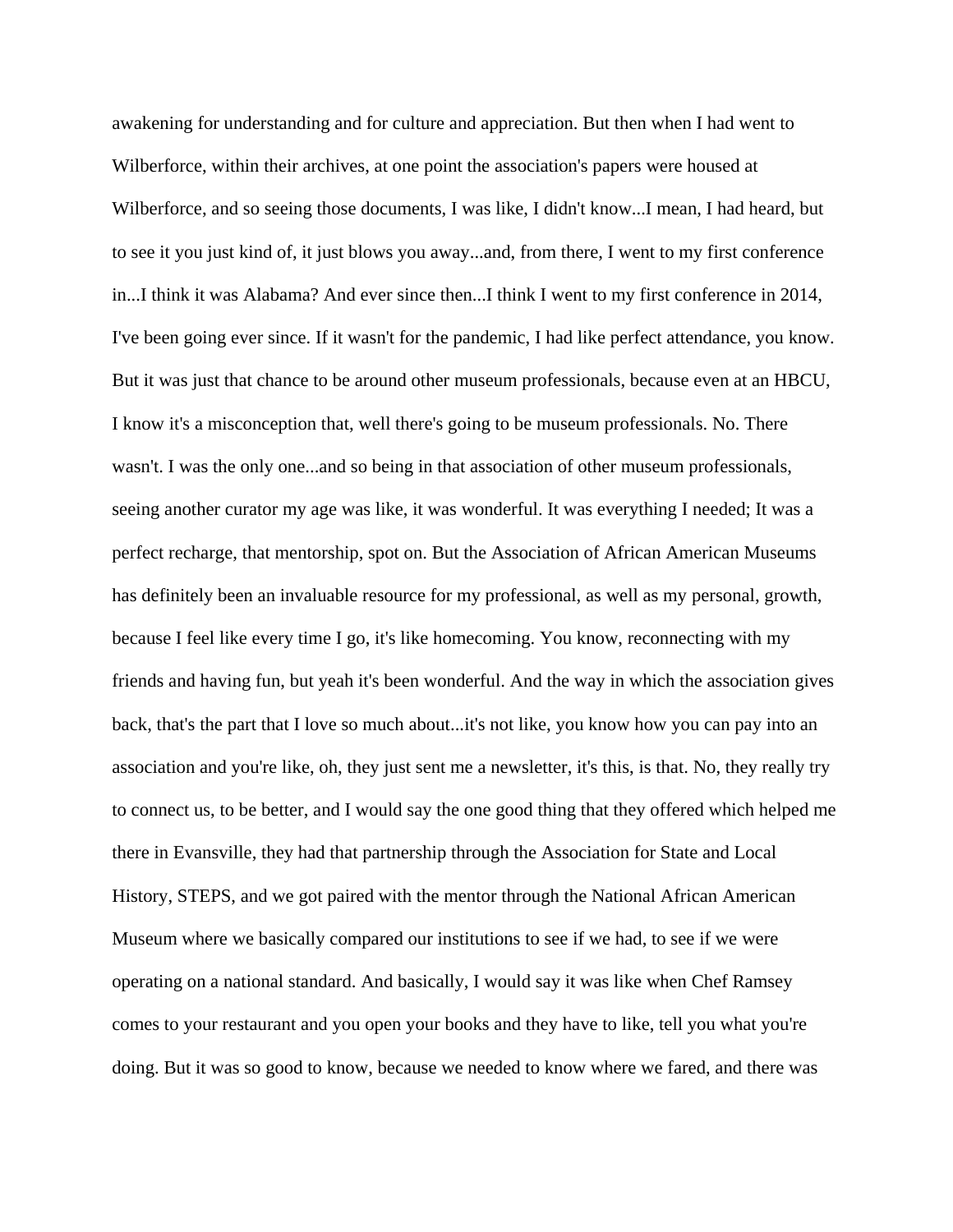areas where we did really well and there was areas for growth and opportunities, but it just made us a better institution, and that was through the Association of African American Museums and getting connected to the STEPS program, and all those resources that the Association for State and Local History offers, taking financial courses, balancing the books, I mean it's just been really helpful.

[00:34:40.00] Q: And your role within AAAM today is what?

Jordan: I serve as a board member.

Q: And how long have you been on the board?

Jordan: I think two years, because we met in Jackson, in Miami, and then...yes, so two, yeah.

Q: You've mentioned some of the people who've impacted you, I was wondering if you might talk more about them? You mentioned Faith Davis Ruffins at length, but who are some of the other people that impacted you the most in the black museums field?

Jordan: Dr. John Fleming...just his work there in Wilberforce, even once I left, you know, Wilberforce there at the Freedom Center, just always being a wonderful source of inspiration and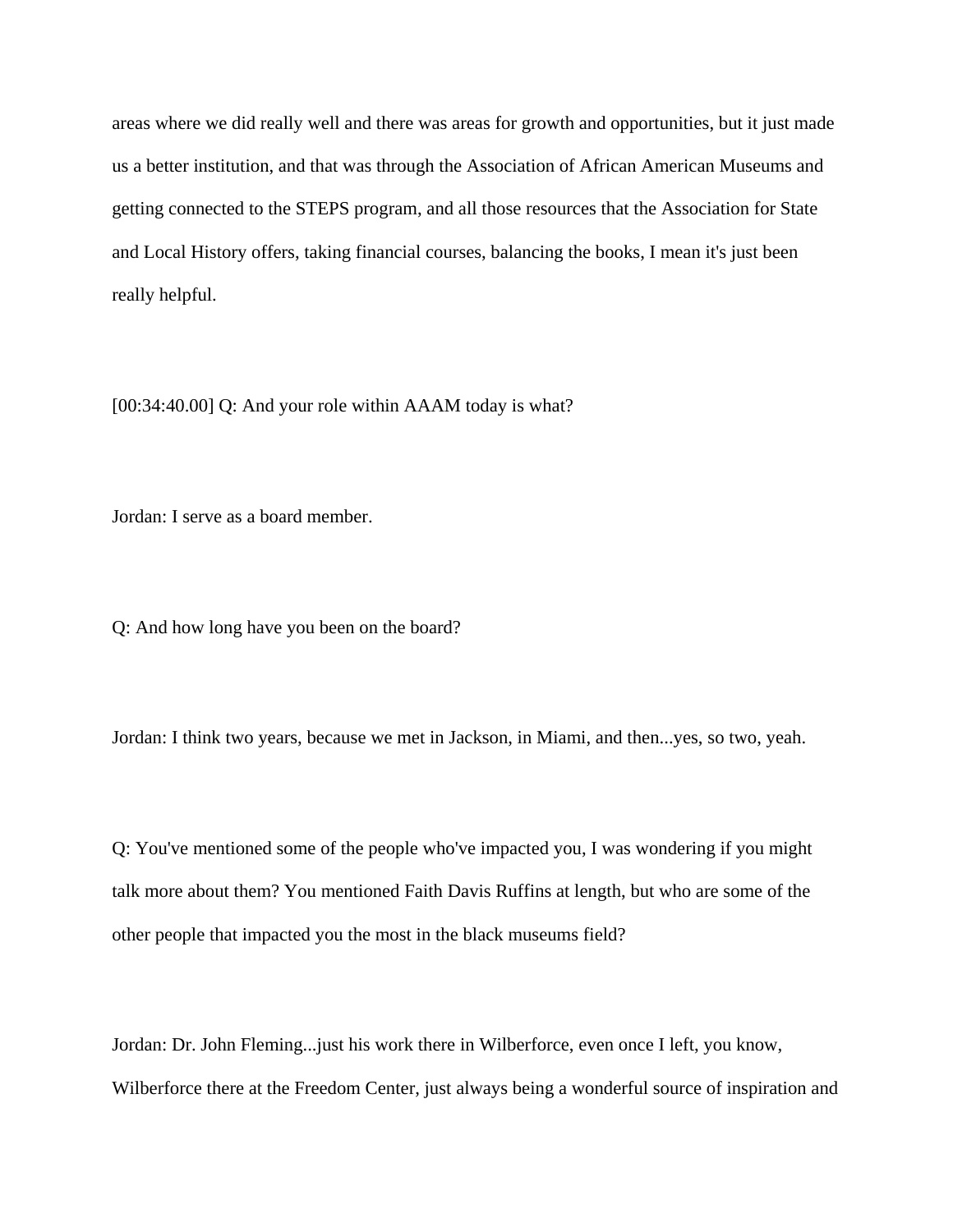support. He's been wonderful. Howard University, we have our museum's director of public history, Dr. Elizabeth Clark Lewis who has just been helpful, and I would say the strength of our program is our upperclassmen who have gone through the program, who have made, you know, their way through the ranks of their various industries or fields. Dr. Joy Kinard with the National Park Service, she's been like a wonderful mentor to assist me along this way. Eola Dance, I would even say, just because of the association, like, getting connected to people has been helpful. Like, before I even knew you, Robby, I knew you because you're always being helpful, you know what I mean? Just it's, like again, it's like a family reunion, people just are very welcoming and it's nothing to just strike up a conversation and get connected to someone else. That's just...people believe in being reciprocal and helping that person, whoever your interest is, getting connected so that you can go further.

Q: What's your vision for the future of the field?

Jordan: I would say my vision for the field is that we are one that is holistically sound, in the sense that we have cultural institutions with financial sustainability, organizational support for growth, as well as collection stewardship. I think at the heart of what we do, which makes our site so special, is the fact that we have heart and soul and people see that through our exhibits, and I think once you have those things achieved, and then you can start to implement more of the education, the engagement, and the expansion, because the work that we do...yes, we understand we're supposed to educate, but without financial stability and without people coming to visit, we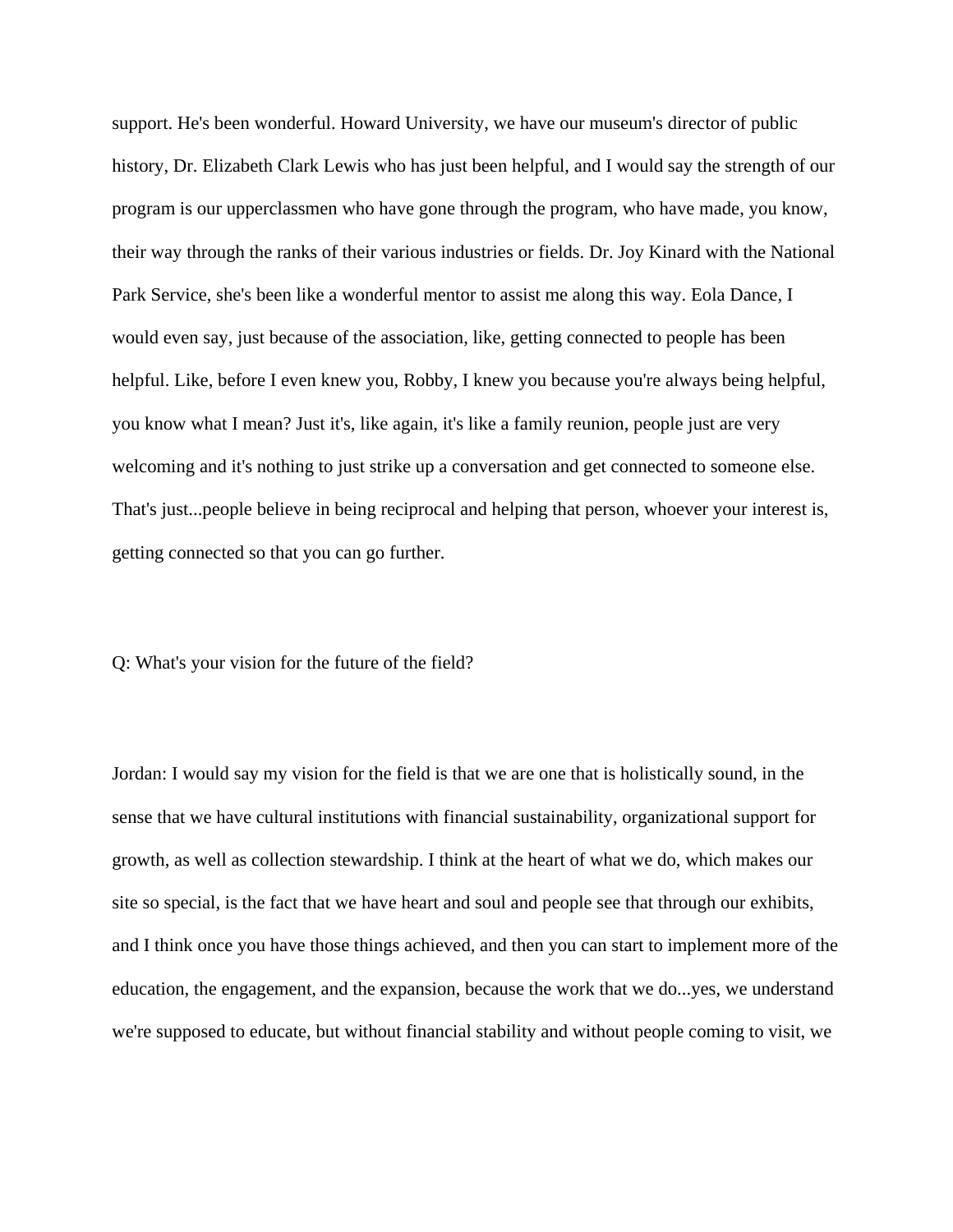don't matter. So we just need to have those two continuous components always on people's forefront of their minds.

Q: What would be your recommendations for people who want to enter this work in this field?

Jordan: My recommendation is that you keep an open mind. You know, be flexible. I also think it's important...if it's for you, to max out on everything. So if it's your education, go for it, go for the PhD. If it's for professional writers course or professional development for leaders, take it, because sometimes it's just not enough just to have education, sometimes just not enough to have the experience, but you want to be well-rounded so that there's no determinant for you to be disqualified, you know. You want to make sure that you're in these conversations, and I would say the other piece that I think is so, so important: make sure that you find a mentor that is just as concerned about you reaching your finish line and your goals, so that you will not get deterred. Because it's easy just to give up, because that's, you know, fear does that to you. But making sure that you have a support group that's going to encourage you to make sure that you reach the finish line, is so important, and as long as you're falling forward, you're going good, you know. I just, I always think when you know, there's like a quote or saying about the bow and arrow...like, sometimes life pulls you back, but as long as you're aiming forward, you know, I always say fail fast, get back up, take what you could from that lesson, and keep going. Like, that's the only thing you can do, so that's my piece of advice.